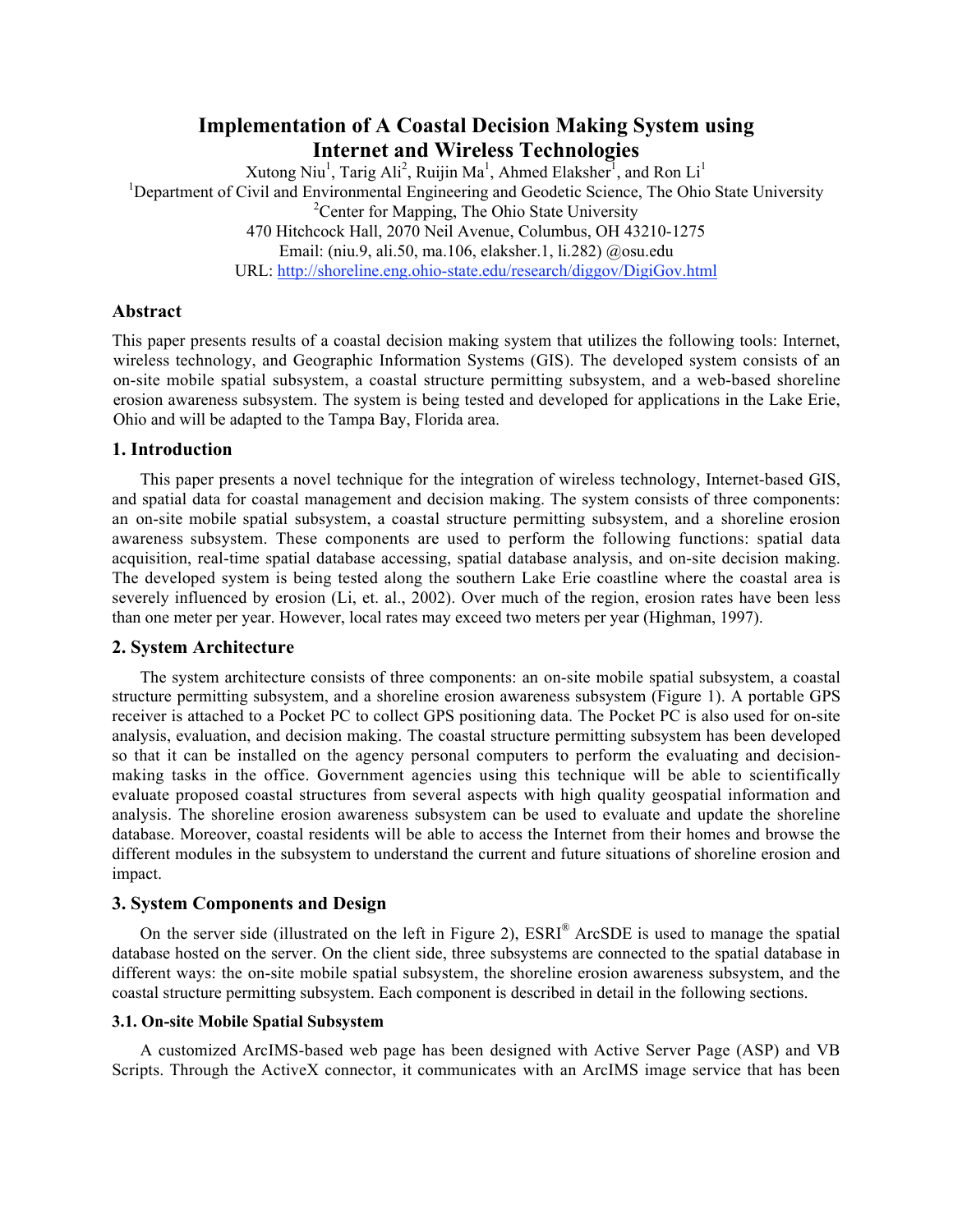established on the server. A Personal Digital Assistant (PDA) is used as a mobile client. It connects to the server through the wireless Internet with a cell phone. The user can submit a request to the server through a designed web page. When the server receives a request, it will process the data and transfer the result back to the client. A portable GPS device is connected with the PDA to provide the geographic coordination information, which can be used to locate the user's position and update the database through the PDA. Equipment used include a Compaq® iPaq 3850 Pocket PC, a Pharos® Portable GPS device, and a Motorola® Star TAC 7860 cell phone.



Figure 1. System Architecture



Figure 2. System Design Diagram

### **3.2. Coastal Structure Permitting Subsystem**

The coastal structure permitting subsystem simulates the decision-making process in a GIS environment for granting building permits on coastline properties. The purpose of such a subsystem is to help Ohio Department of Natural Resources (ODNR) decision makers quickly and efficiently access all relevant data and evaluate the potential impact of new structures. It also allows local residents to access their own and/or their neighbors' building plans in addition to providing an effective educational tool for the community to learn about environmental concerns. The subsystem incorporates a geospatial data set relevant to ODNR's permitting approval process and includes instantaneous and tide-coordinated shorelines, aerial/IKONOS-derived orthophotos, a coastal terrain model (CTM), a water surface model (WSM), parcel and construction design maps, as well as USGS DOQ, DLG, and aerial/IKONOS/USGS-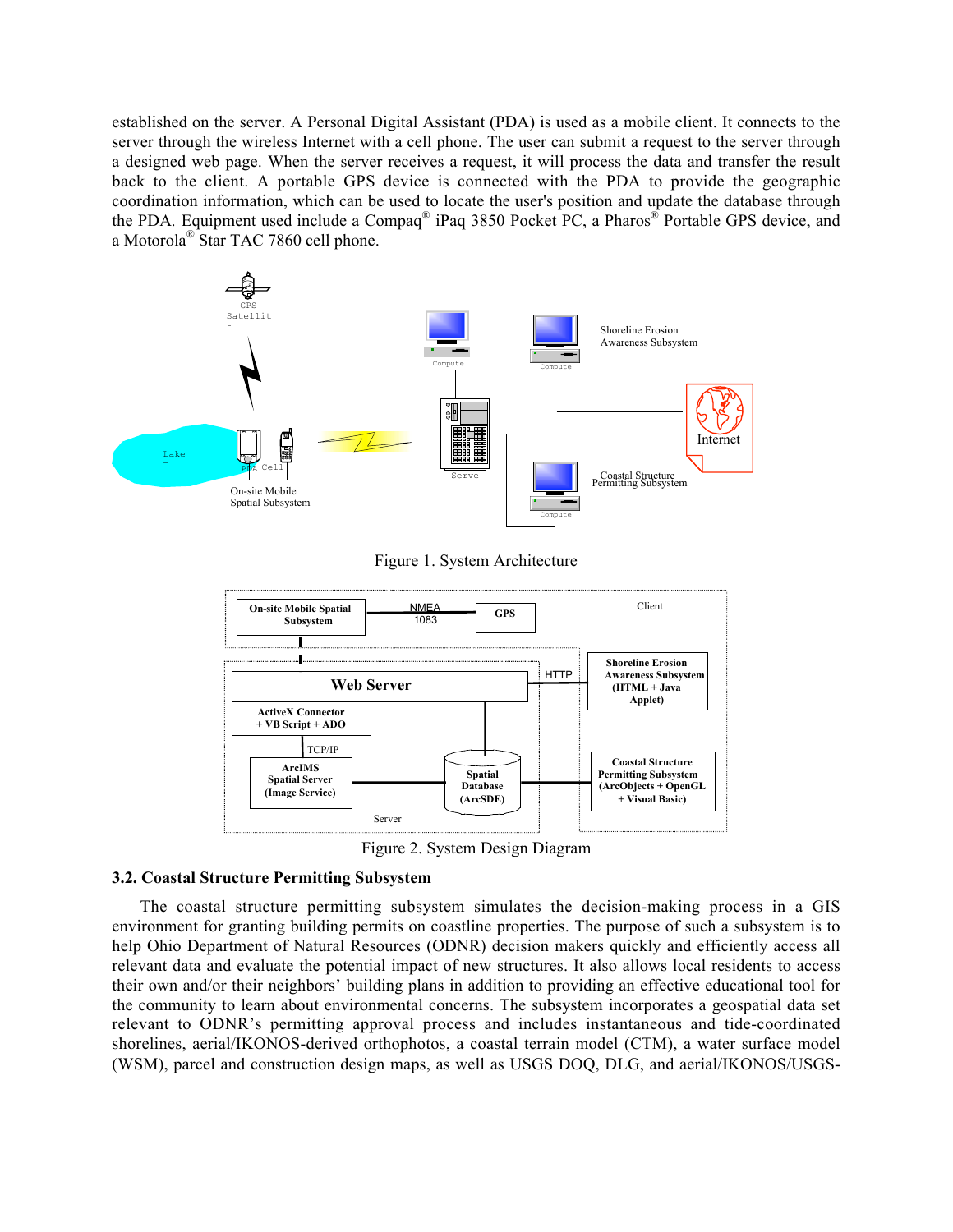derived DEM. These data are combined with the agency application process to provide a complete analysis tool for ODNR managers. The subsystem can be connected to the on-site mobile spatial subsystem through a wireless Internet connection.

#### **3.3. Shoreline Erosion Awareness Subsystem**

In the shoreline erosion awareness subsystem, observations of shoreline and bluff positions are generated using satellite imagery and aerial photographs. Periodic comparison of these features provides a basis for determining short- and long-term erosion rates. The purpose of this subsystem is to predict shoreline changes due to erosion processes. This subsystem provides fundamental information for examining environmental changes and supporting coordination between coastal management and land-use decision making. The information can be used to identify coastal areas at high risk of erosion in the present and in the future, precisely identify areas in need of protection, and identify efficient and inefficient shoreline protection measures.

The subsystem has been designed with a GIS application and client-side interface components. The client-side interface for an Internet GIS application is typically a web browser implementing the elements of HTML form, a Java' applet, or both. In our web-based shoreline erosion awareness application, we have employed Microsoft<sup>'</sup> Front Page to design the subsystem interface with embedded Java' Applets. The resulting client component consists of a series of HTML pages with frames. Major advantages of the subsystem are that the entire interface does not have to be transmitted for every request, and that it provides functions in the same manner as stand-alone desktop applications.

## **4. Experimental Results**



Figure 3. Interface of the Mobile Spatial Subsystem

Figure 3 shows the mobile spatial subsystem implemented with ArcIMS, ActiveX objects, and VB scripts. It provides simple map browsing functions (such as zoom in, zoom out, and pan) and query functions including identify and query. The data used in the subsystem include parcel maps in Erie County, Ohio, a digital T-Sheet shoreline, and a coastal structure information table. The coastal structure information table stores information related to coastal structures, including parcel number, application number, center location of the parcel, size and materials of the structures, and so on. These data are saved in a Windows 2000 server in the GIS and Mapping Laboratory at The Ohio State University. The experiment was carried out along the Lake Erie shore in Sandusky, Ohio, in early July

2002. The GPS signal was first received for the spatial coordinates of the parcel in the field, which were found to be (370654, 4583966) in the UTM coordinate system. The PDA was connected to the server through a wireless network and the coordinates input into the query interface and submitted to the server with a request for parcel and structure information. The server located the parcel containing the given coordinate and transferred a parcel map, along with information about the coastal structure, to the PDA. Several parcels had been previously surveyed in order to test the subsystem. Real-time database updating was tested at the same time.

Figure 4 gives a snapshot from the coastal structure permitting subsystem. The applicant submits an application for a stone revetment to protect the parcel property, which was in danger of eroding. This parcel is located in Erie County, Ohio. The applicant also provided a design map to ODNR. Presented as a paper map, the design was digitized and a 3D, CAD-based structure model was extracted. It can be seen that there has been erosion by displaying the historic, current and future shorelines, as well as the structure, in a 3D scene.